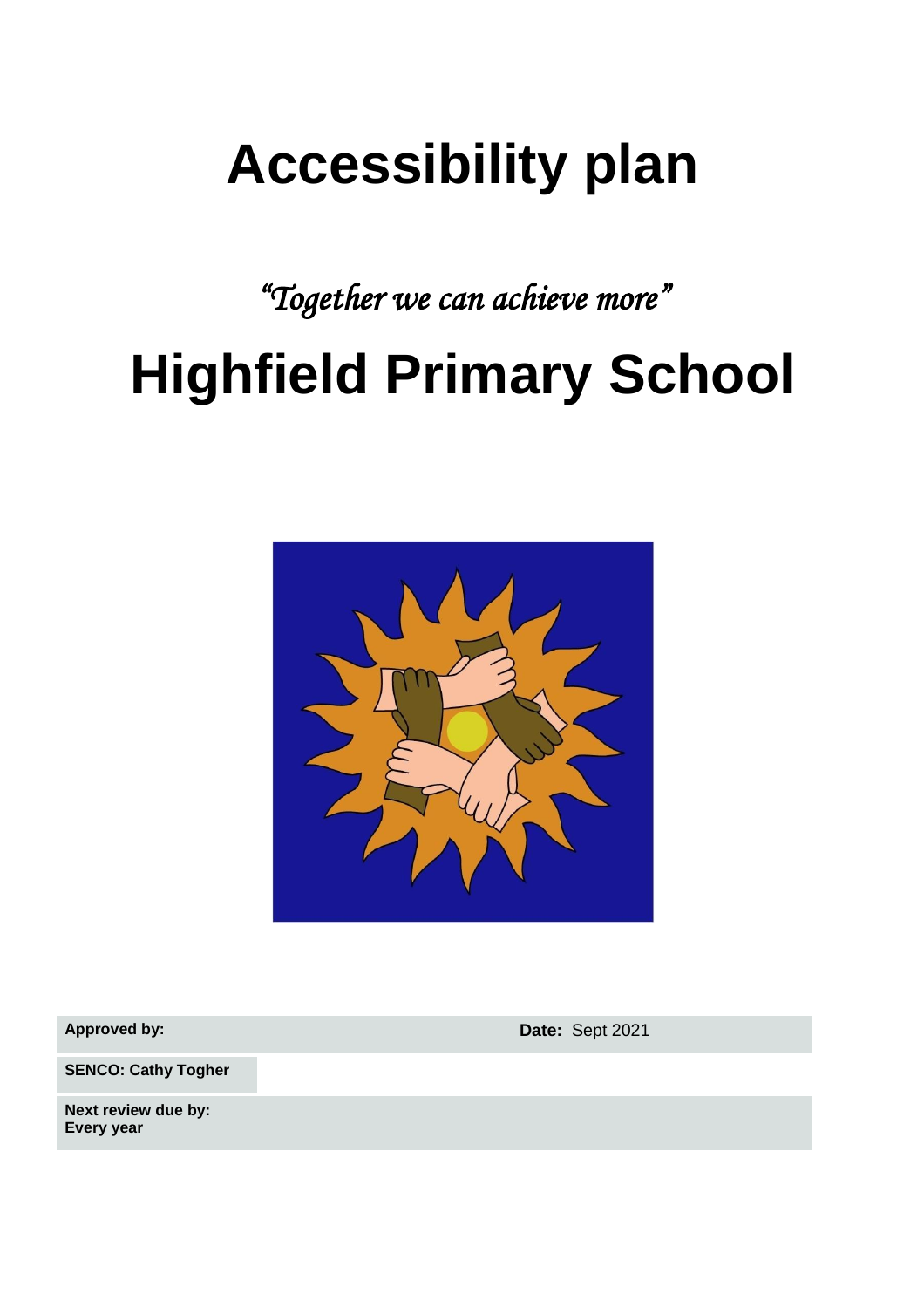### **Aims**

Highfield Primary School aims to include all pupils, including those with disabilities, in the full life of the school. Our strategies to do this will include:

- Having high expectations of all pupils
- Finding ways in which all pupils can take part in the full curriculum including sport, music and drama
- Planning out-of-school activities, including all school trips and excursions, so that pupils with disabilities can participate
- Setting admissions policy and criteria which do not discriminate against pupils with disabilities or treat them unfairly
- Devising teaching strategies which will remove barriers to learning and participation for pupils with disabilities
- Planning the physical environment of the school to cater for the needs of pupils with disabilities
- Raising awareness of disability amongst school staff (teaching and non-teaching) through a programme of training
- Providing information for pupils with disabilities in a form which is user friendly
- Using language which does not offend and making staff and making pupils aware of the importance of appropriate language at all times
- Examining our library and reading books to ensure that there are examples of positive images of disabled people
- Adhering to the school's Race and Equal Opportunities statement that we celebrate the richness and diversity that our pupils represent; and promoting a positive approach to multi-lingual, multi-faith society regardless of race, class, faith, disability, age, gender or sexual orientation.

The definition of disability is:

"A person suffers a disability if s/he has a physical or mental impairment that has a substantial and long-term adverse affect on his/her ability to carry out normal day-to-day activities."

Physical or mental impairments can include sensory impairments (such as those affecting sight or hearing) and learning difficulties. The definition also covers certain medical conditions when they have a long-term and substantial effect on pupils' everyday lives.

### **We recognise:**

• Our duty under the Disability Discrimination Act ('95) as amended by the Special Educational Needs and Disability Act (2001)

"From September 2002, it will be unlawful for Schools and LEAs to discriminate against disabled pupils in their admissions and exclusions, education and associated services\*"

\* Preparation for entry to the school, the curriculum, teaching and learning, classroom organisation, timetabling, grouping of pupils, homework, access to school facilities, activities to supplement the curriculum, school sports, school policies, breaks and lunchtimes, the serving of school meals, interaction with peers, assessment and exam arrangements, school discipline and sanctions, school clubs and activities, school trips, the school arrangements for working with other agencies, preparation of pupils for the next phase of education. In maintained schools the provision of a special piece of equipment or extra assistance will be made through the SEN framework and to a lesser extent through the planning duty which applies to all schools. The distinction between auxiliary aids and services provided through the SEN route and those provided under the planning duty is that the SEN duties relate to the individual, whereas the planning duty relates to the provision of aids or services in terms of the population (and future population) of the school. For example, a pupil with visual impairment might have low vision aids provided through a statement/EHCP of SEN but the school might as a general measure provide blinds and adjustable lighting through the planning duty.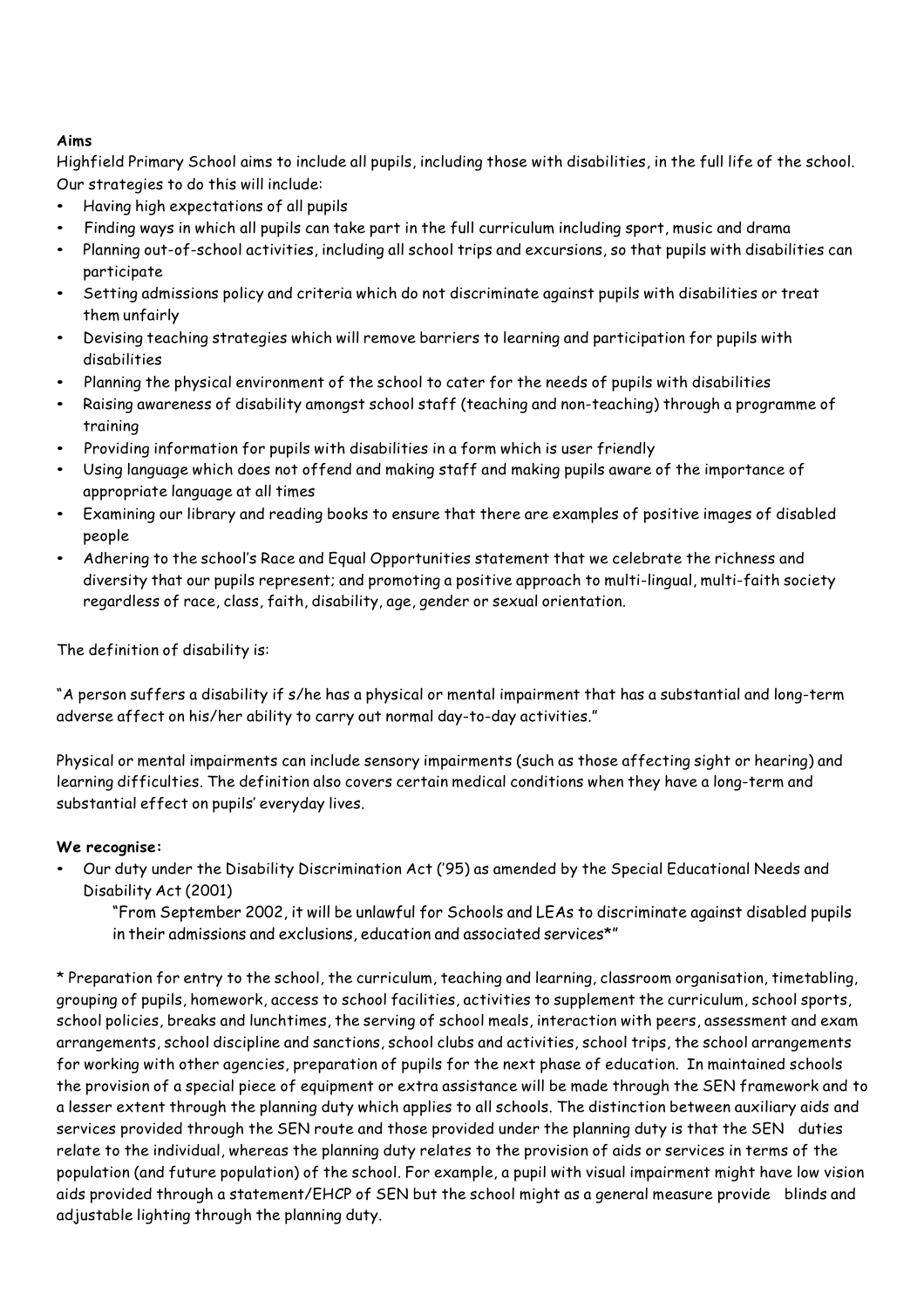- Schools and Local Authorities must:
	- o Not treat pupils with disabilities less favourably; and
	- $\circ$  Take reasonable steps to avoid putting disabled pupils at a substantial disadvantage (the 'reasonable adjustment' duty)
- That Local Education Authority and School governors have the duty to publish Accessibility Strategies and Plans.

### **Scope of the Plan**

This plan covers all three main strands of the planning duty:

## **Improving the physical environment of the school for the purpose of increasing the extent to which pupils with disabilities are able to take advantage of education and associated services**

This strand of the planning duty covers aids to improve the physical environment of the school and physical aids to access education. The physical environment includes things such as steps, stairways, kerbs, exterior surfaces and paving, parking areas, building entrances and exits (including emergency escape routes), internal and external doors, gates, toilets and washing facilities, lighting, ventilation, lifts, floor coverings, signs and furniture. Aids to physical access include ramps, handrails, lifts, widened doorways, electromagnetic doors, adapted toilets and washing facilities, adjustable lighting, blinds, induction loops and way-finding systems.

Physical aids to access education cover things such as ICT equipment, enlarged computer screens and keyboards, concept key boards, switches, specialist desks and chairs and portable aids for children with motor coordination and poor hand/eye skills, such as extra robust scientific glassware and specialist pens and pencils.

### **Increase the extent to which pupils with disabilities can participate in the school's curriculum**

This strand of the planning duty will help to improve access to a full, broad and balanced curriculum. It covers a range of elements including ensuring that teaching and learning is accessible through school and classroom organisation and support, especially deployment of staff, timetabling, curriculum options and staff information and training.

Schools will be expected to plan to improve progressively access to the curriculum for all pupils with disabilities although many adjustments to access will be dependent on individual needs and may be provided through the SEN framework. The accessibility strategies and plans will help to ensure that schools are planning and preparing to respond to the particular needs of individual pupils.

### **Improving the delivery of information to pupils with disabilities**

This part of the duty covers planning to make information normally provided by the school in writing to its pupils – such as handouts, timetables, textbooks, information about school events – available to pupils with disabilities. This will include alternative formats such as Braille, audio recordings using ipads and chromebooks and large print and also the provision of information through lip speaking or sign language, through a recognised symbol system or ICT. This information should also be made available within a reasonable time frame and take account of the pupils' disabilities and pupils' and parents/carers' preferred formats.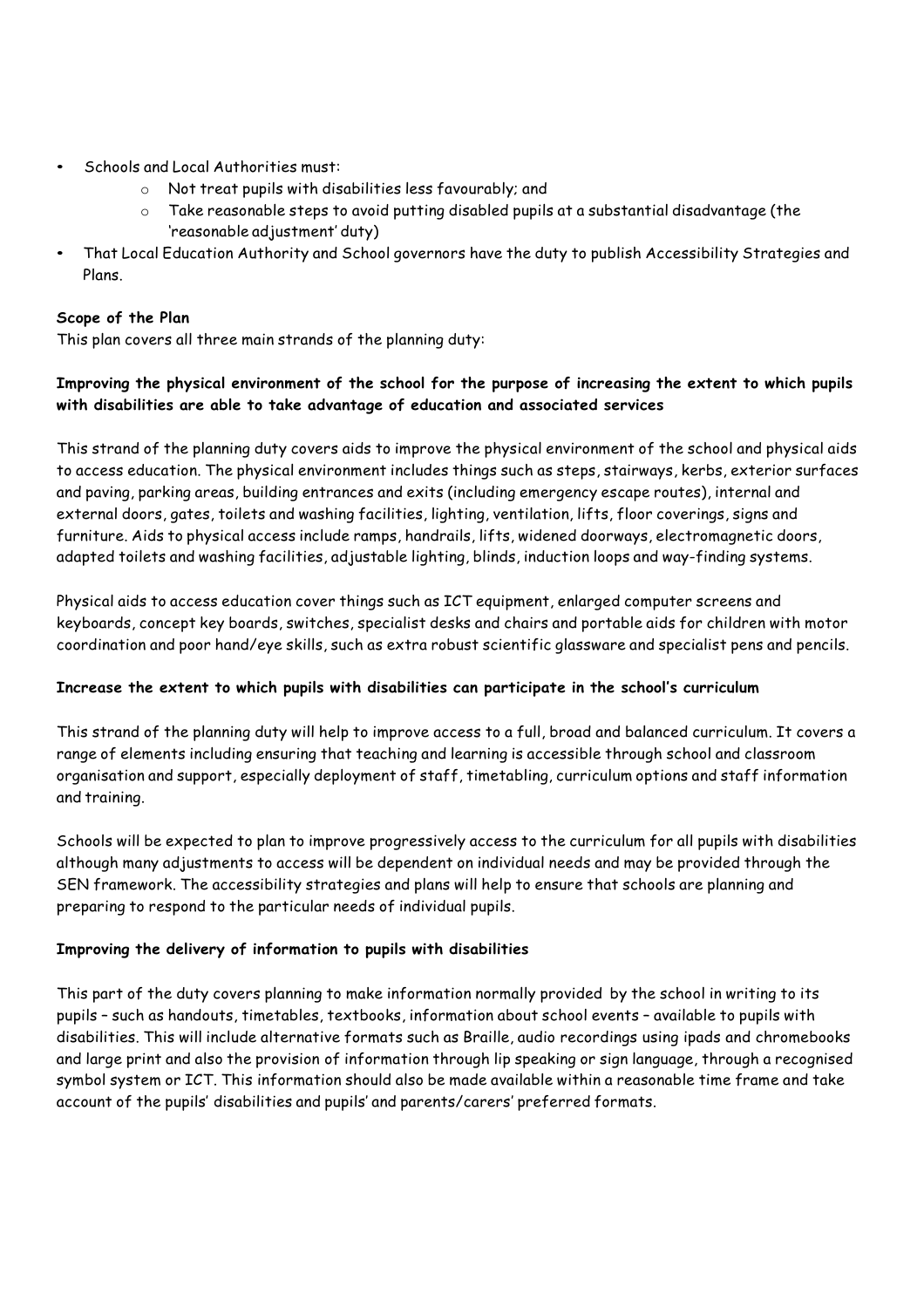#### *Action plan*

This action plan sets out the aims of our accessibility plan in accordance with the Equality Act 2010.

| <b>AIM</b>                                                                       | <b>CURRENT GOOD</b><br><b>PRACTICE</b>                                                                                                                                                                                                                                                                                                                                                                                                                                                                                                                                                  | <b>OBJECTIVES</b>                                                                                                                                                                                                                                                                                                                                                                                                                                                            | <b>ACTIONS TO BE</b><br><b>TAKEN</b>                                                                                                                                                                                                                                           | <b>PERSON</b><br><b>RESPONSIBLE</b>                          | DATE TO<br><b>COMPLETE</b><br><b>ACTIONS</b><br>BY |
|----------------------------------------------------------------------------------|-----------------------------------------------------------------------------------------------------------------------------------------------------------------------------------------------------------------------------------------------------------------------------------------------------------------------------------------------------------------------------------------------------------------------------------------------------------------------------------------------------------------------------------------------------------------------------------------|------------------------------------------------------------------------------------------------------------------------------------------------------------------------------------------------------------------------------------------------------------------------------------------------------------------------------------------------------------------------------------------------------------------------------------------------------------------------------|--------------------------------------------------------------------------------------------------------------------------------------------------------------------------------------------------------------------------------------------------------------------------------|--------------------------------------------------------------|----------------------------------------------------|
| Increase<br>access to<br>the<br>curriculum<br>for pupils<br>with a<br>disability | • Our school<br>offers a<br>differentiated<br>curriculum for<br>all pupils<br>• We use<br>resources<br>tailored to the<br>needs of pupils<br>who require<br>support to<br>access the<br>curriculum<br>• Curriculum<br>resources<br>include<br>examples of<br>people with<br>disabilities<br>• Curriculum<br>progress is<br>tracked for all<br>pupils,<br>including those<br>with a disability<br>• Targets are set<br>effectively and<br>are appropriate<br>for pupils with<br>additional<br>needs<br>The curriculum<br>is reviewed to<br>ensure it meets<br>the needs of all<br>pupils | Long and mid-<br>term planning<br>promotes<br>understanding<br>& tolerance of<br>all (link to<br>British values)<br>Planning<br>shows clear<br>differentiation<br>across the<br>school<br>Suggested<br>targets and<br>outcomes from<br>all specialist<br>agencies are<br>taken into<br>consideration<br>and embedded<br>in planning,<br>SEN child<br>support plans<br>and<br>reasonable<br>adaptations in<br>place<br>throughout the<br>indoor and<br>outdoor<br>environment | Monitoring of planning<br>Regular subject book<br>looks, SLT observations<br>and teacher appraisals<br>EHCP annual review of<br>targeted outcomes,<br>child support plan<br>reviews with parents<br>and pupils<br>Pupil conferencing<br>Pupil/parent<br>questionnaire evidence | H.T, SENCO,<br>SLT, phase<br>leads and the<br>class teachers | Ongoing<br>actions                                 |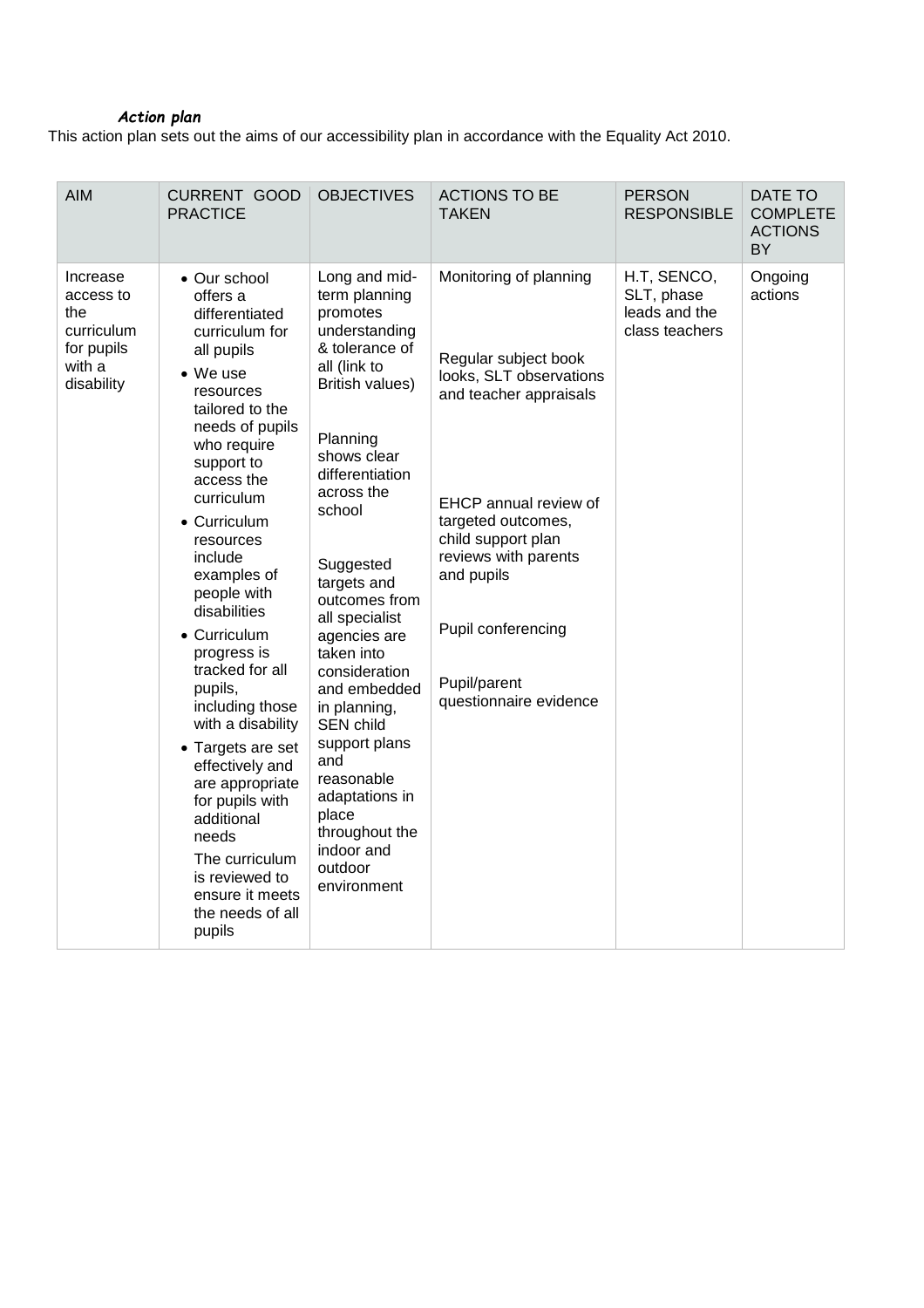| Improve<br>and<br>maintain<br>access to<br>the physical<br>environment | The environment is<br>adapted to the<br>needs of pupils as<br>required. This<br>includes:<br>• Ramps<br>• Corridor width<br>• Disabled toilets<br>and changing<br>facilities (lower<br>Ks2 & in Ks1<br>building)<br>• Library shelves<br>at accessible<br>height<br>• Adapted<br>lighting | To ensure that<br>reasonable<br>adaptations<br>have been<br>made to<br>ensure all<br>children can<br>reach their full<br>potential | Pupils requiring<br>application of this policy<br>include<br>Pupils with<br>hearing<br>impairment<br>requiring<br>microphone aid<br>support &<br>ongoing<br>involvement of<br>specialist SALT<br>and outreach<br>teacher<br>Pupils with type<br>٠<br>1 diabetes<br>requiring<br>additional TA<br>support to<br>administer<br>care/model and<br>support<br>learning.<br>Following<br>advice of<br>specialist<br>diabetic team<br>and parents<br>Pupils with<br>٠<br>hypermobility<br>and ongoing OT<br>needs requiring<br>adaptation of<br>stairs/writing<br>models<br>Pupils with<br>Cerebral Palsy<br>requiring 1-1<br>physio<br>programmes<br>and adaptations<br>Pupils with<br>۰<br>autistic/ADHD<br>profiles and<br>sensory needs<br>Pupil with<br>epilepsy<br>induced by<br>exposure to<br>light requiring<br>adaptations to<br>classroom/lunch<br>hall & exposure<br>outside<br>Pupils with | SLT, SENCO to<br>coordinate,<br>teachers, SEN<br>TAs<br>medical team | Ongoing<br>$actions -$<br>child<br>support<br>plans/care<br>plans<br>reviewed on<br>a regular<br>basis with<br>parents |
|------------------------------------------------------------------------|-------------------------------------------------------------------------------------------------------------------------------------------------------------------------------------------------------------------------------------------------------------------------------------------|------------------------------------------------------------------------------------------------------------------------------------|---------------------------------------------------------------------------------------------------------------------------------------------------------------------------------------------------------------------------------------------------------------------------------------------------------------------------------------------------------------------------------------------------------------------------------------------------------------------------------------------------------------------------------------------------------------------------------------------------------------------------------------------------------------------------------------------------------------------------------------------------------------------------------------------------------------------------------------------------------------------------------------------------|----------------------------------------------------------------------|------------------------------------------------------------------------------------------------------------------------|
|                                                                        |                                                                                                                                                                                                                                                                                           |                                                                                                                                    | emotional<br>needs requiring<br>adaptations<br>including<br>movement<br>breaks &                                                                                                                                                                                                                                                                                                                                                                                                                                                                                                                                                                                                                                                                                                                                                                                                                  |                                                                      |                                                                                                                        |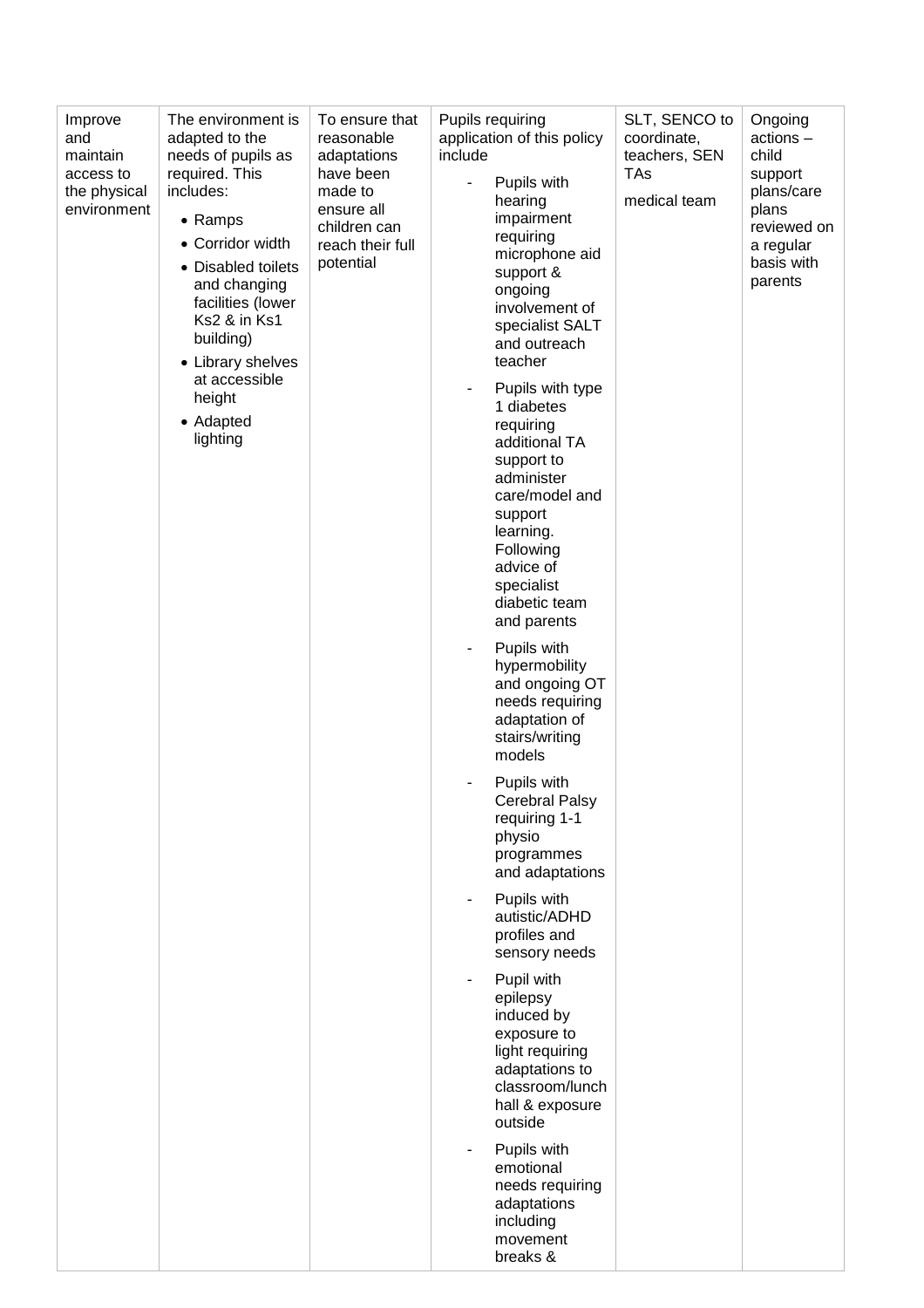| <b>AIM</b>                                                                     | <b>CURRENT GOOD</b><br><b>PRACTICE</b>                                                                                                                                                                                                                                                                                                                                                     | <b>OBJECTIVES</b>                                                                                                                                                                                           | <b>ACTIONS TO BE</b><br><b>TAKEN</b>                                                                                                                  | <b>PERSON</b><br><b>RESPONSIBLE</b> | <b>DATE TO</b><br><b>COMPLETE</b><br><b>ACTIONS</b><br><b>BY</b> |
|--------------------------------------------------------------------------------|--------------------------------------------------------------------------------------------------------------------------------------------------------------------------------------------------------------------------------------------------------------------------------------------------------------------------------------------------------------------------------------------|-------------------------------------------------------------------------------------------------------------------------------------------------------------------------------------------------------------|-------------------------------------------------------------------------------------------------------------------------------------------------------|-------------------------------------|------------------------------------------------------------------|
|                                                                                |                                                                                                                                                                                                                                                                                                                                                                                            |                                                                                                                                                                                                             | access to<br>counselling                                                                                                                              |                                     |                                                                  |
| Improve the<br>delivery of<br>information<br>to pupils<br>with a<br>disability | Our school uses a<br>range of<br>communication<br>methods to ensure<br>information is<br>accessible. This<br>includes:<br>• Internal<br>signage<br>• Large print<br>resources<br>• Dyslexic<br>friendly<br>presentation of<br>work, use of<br>coloured<br>overlays and<br>differentiation<br>• Pictorial or<br>symbolic<br>representations<br>e.g. visual<br>timetables &<br>choice boards | To ensure that<br>adaptations<br>are made to<br>support active<br>listening and<br>early<br>communication<br>for all children<br>(taking into<br>consideration<br>their individual<br>learning<br>profiles) | Regular learning walks,<br>book look monitoring,<br>observations and<br>appraisals<br>Teacher referrals to<br>SENCO, observations<br>and assessments. | SLT monitoring                      | Ongoing                                                          |

## **Other related School policies**

Equality for pupils with disabilities is included as an explicit aim in all of the School's policies and is supported by the school's other policies including:

- Teaching and Learning
- Equal Opportunities Policy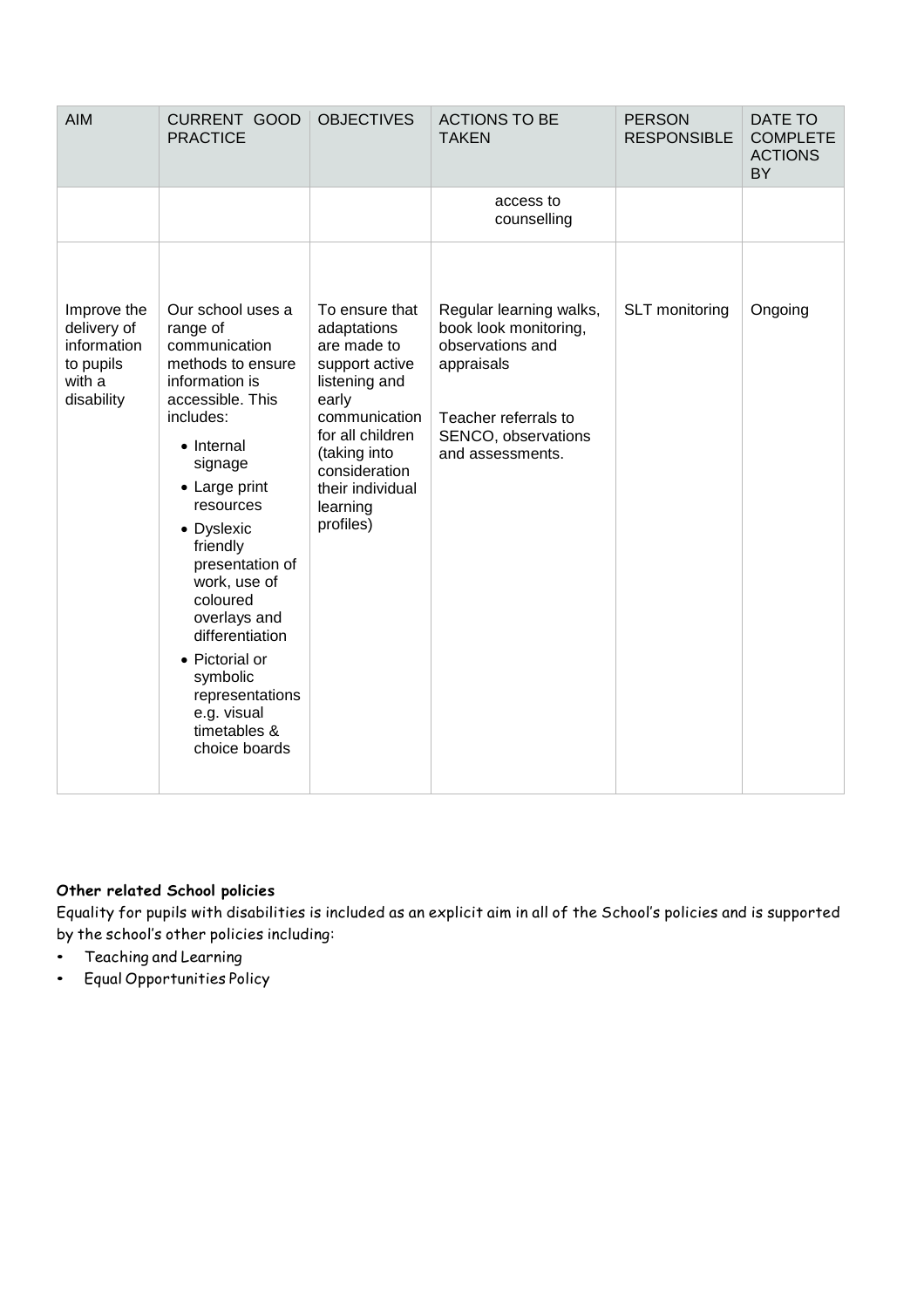- Behaviour Policy
- Admissions policy/criteria
- School Improvement Plan
- School Asset Management Plan
- Policy for School trips and excursions
- **SEN** policy
- **Exclusions**

#### **Actions to ensure equality for pupils with disabilities**

- We shall undertake a disability audit annually using a checklist. Please see Appendix A.
- As a result of the audit, we shall:
	- 1. Write an action plan which includes targets
	- 2. Make the policy and targets known to all teaching and ancillary staff, pupils and parents/carers
	- 3. Monitor the success of the plan
	- 4. The plan will be reviewed annually by the Premises Committee of the Governing Body.

#### **Monitoring**

Highfield Primary School recognises that monitoring is essential to ensure that pupils with disabilities are not being disadvantaged (essentials are in **Bold** type), and that monitoring leads to action planning. We will monitor:

- **Admissions**
- **Attainment**
- **Attendance**
- Punctuality
- Teaching and learning and interventions
- Rewards and sanctions (Time Out)
- **Exclusions**
- Extra-curricular activities
- Homework and homework clubs
- Number of pupils participating in any extra programmes outside the school teaching calendar e.g. summer schools
- **Selection and recruitment of staff**
- **Governing Body representation**
- Parents/carers attending consultation meetings
- Parents/carers' involvement in the life of the school (representation on "Friends of Highfield", attendance at parents/carers' evenings, in the classroom, school productions, sports days, fetes etc)

Governors will monitor how targets have been met in the Annual Audit.